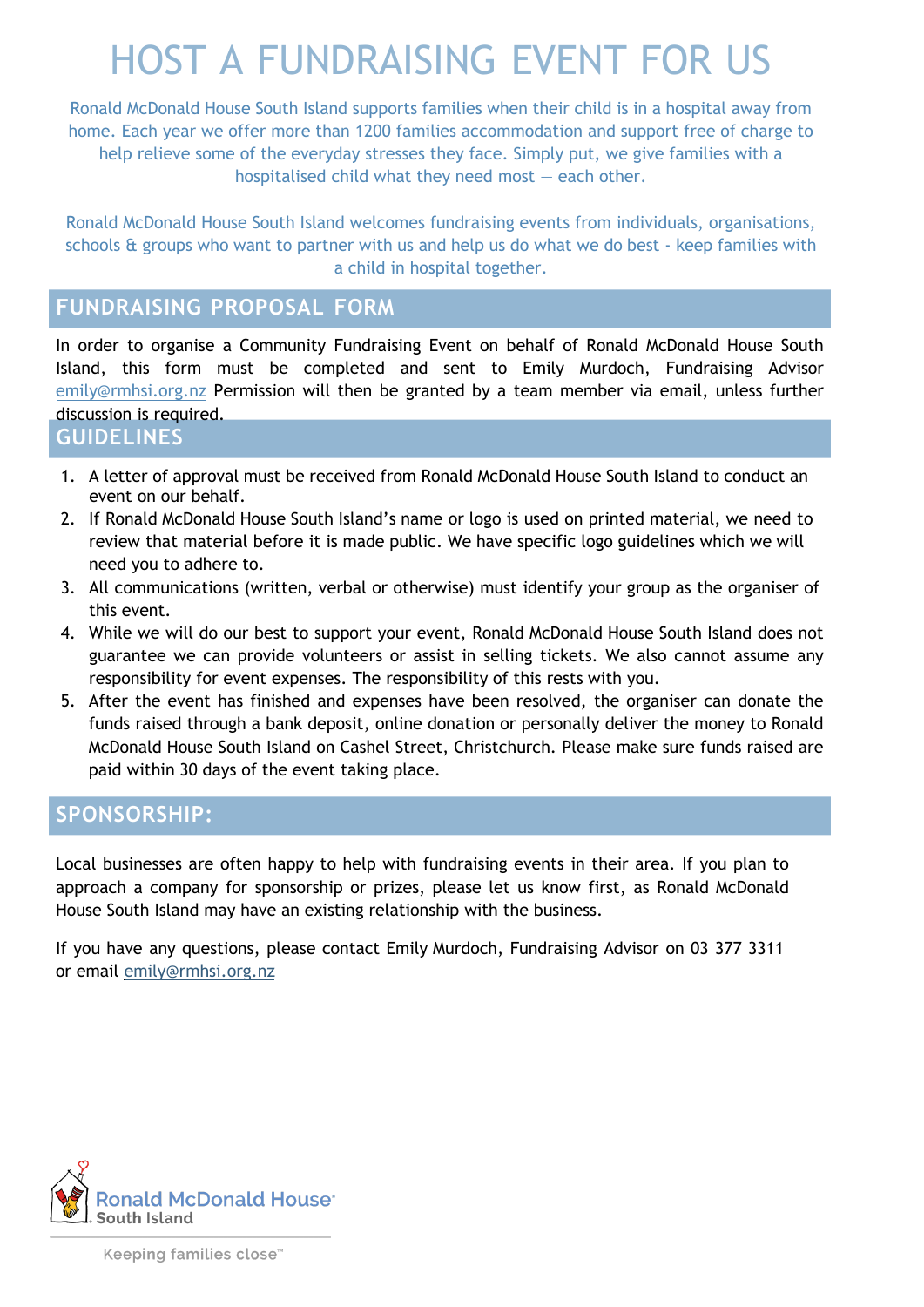# FUNDRAISING APPLICATION FORM

Thank you for choosing to support the families staying at Ronald McDonald House South Island and helping make our mission possible through your own fundraising event! Please complete this application form and send it through to Nia Gardner, the Fundraising Advisor.

## **CONTACT INFORMATION**

| Email: Note of the Commission of the Commission of the Commission of the Commission of the Commission of the Commission of the Commission of the Commission of the Commission of the Commission of the Commission of the Commi |                                                                                                                                                                                                                                                                                                                                                                                                                                     |                                                                                                                       |                     |  |
|--------------------------------------------------------------------------------------------------------------------------------------------------------------------------------------------------------------------------------|-------------------------------------------------------------------------------------------------------------------------------------------------------------------------------------------------------------------------------------------------------------------------------------------------------------------------------------------------------------------------------------------------------------------------------------|-----------------------------------------------------------------------------------------------------------------------|---------------------|--|
| I would like to receive your newsletter by $\Box$ mail                                                                                                                                                                         |                                                                                                                                                                                                                                                                                                                                                                                                                                     | $\Box$ email                                                                                                          | $\Box$ neither      |  |
| <b>EVENT INFORMATION</b>                                                                                                                                                                                                       |                                                                                                                                                                                                                                                                                                                                                                                                                                     | <b>Contract Contract Contract Contract Contract Contract Contract Contract Contract Contract Contract Contract Co</b> |                     |  |
|                                                                                                                                                                                                                                |                                                                                                                                                                                                                                                                                                                                                                                                                                     |                                                                                                                       |                     |  |
|                                                                                                                                                                                                                                |                                                                                                                                                                                                                                                                                                                                                                                                                                     |                                                                                                                       |                     |  |
| <u> 1989 - Johann Stoff, deutscher Stoff, der Stoff, der Stoff, der Stoff, der Stoff, der Stoff, der Stoff, der S</u><br>,我们也不会有什么。""我们的人,我们也不会有什么?""我们的人,我们也不会有什么?""我们的人,我们也不会有什么?""我们的人,我们也不会有什么?""我们的人                      |                                                                                                                                                                                                                                                                                                                                                                                                                                     |                                                                                                                       |                     |  |
| Date(s): $\qquad \qquad$                                                                                                                                                                                                       | $Time(s): \begin{tabular}{ c c } \hline \hline \multicolumn{3}{ c }{1} & \multicolumn{3}{ c }{1} & \multicolumn{3}{ c }{1} & \multicolumn{3}{ c }{1} & \multicolumn{3}{ c }{1} & \multicolumn{3}{ c }{1} & \multicolumn{3}{ c }{1} & \multicolumn{3}{ c }{1} & \multicolumn{3}{ c }{1} & \multicolumn{3}{ c }{1} & \multicolumn{3}{ c }{1} & \multicolumn{3}{ c }{1} & \multicolumn{3}{ c }{1} & \multicolumn{3}{ c }{1} & \multic$ |                                                                                                                       |                     |  |
|                                                                                                                                                                                                                                |                                                                                                                                                                                                                                                                                                                                                                                                                                     |                                                                                                                       |                     |  |
|                                                                                                                                                                                                                                |                                                                                                                                                                                                                                                                                                                                                                                                                                     |                                                                                                                       |                     |  |
|                                                                                                                                                                                                                                |                                                                                                                                                                                                                                                                                                                                                                                                                                     |                                                                                                                       |                     |  |
| How will you raise funds through this event?                                                                                                                                                                                   |                                                                                                                                                                                                                                                                                                                                                                                                                                     |                                                                                                                       |                     |  |
| Online fundraising page                                                                                                                                                                                                        | $\Box$ Donations                                                                                                                                                                                                                                                                                                                                                                                                                    |                                                                                                                       | $\Box$ Ticket sales |  |
| Other, please specify:                                                                                                                                                                                                         | <u> 1980 - Jan Stein Stein Stein Stein Stein Stein Stein Stein Stein Stein Stein Stein Stein Stein Stein Stein S</u>                                                                                                                                                                                                                                                                                                                |                                                                                                                       |                     |  |
|                                                                                                                                                                                                                                |                                                                                                                                                                                                                                                                                                                                                                                                                                     |                                                                                                                       |                     |  |
| What is your financial goal?                                                                                                                                                                                                   |                                                                                                                                                                                                                                                                                                                                                                                                                                     |                                                                                                                       |                     |  |
| <b>Ronald McDonald House*</b><br><b>South Island</b>                                                                                                                                                                           |                                                                                                                                                                                                                                                                                                                                                                                                                                     |                                                                                                                       |                     |  |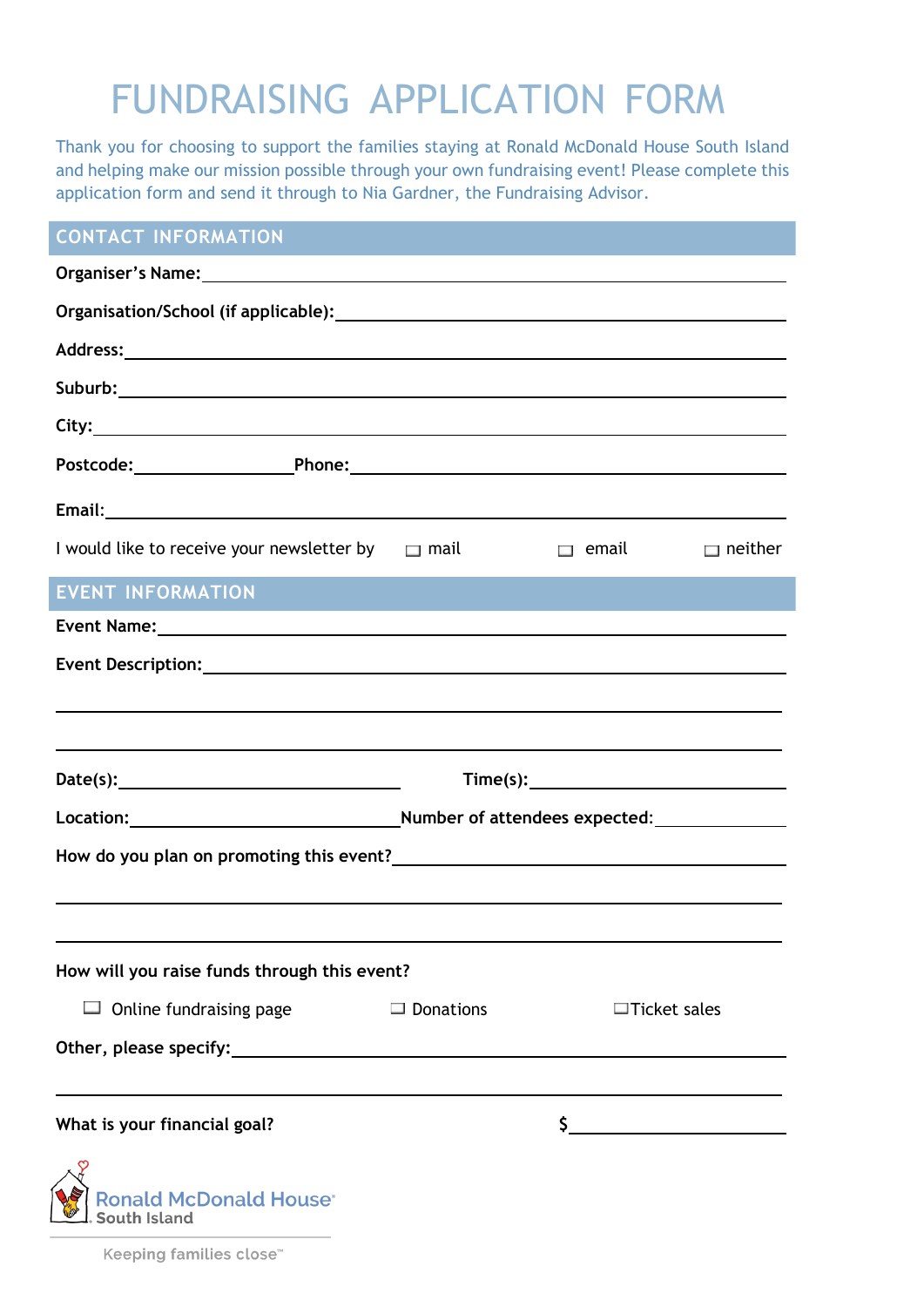**How much of the funds raised do you intend to donate to Ronald McDonald House South Island?** 

**\$** Or **%**

**Will you be fundraising for other charities at your event?**

 $\Box$  No  $\Box$  Yes: please specify:

### **HOW CAN WE HELP**

**What has inspired you to fundraise for the families at Ronald McDonald House South Island?**

We would love to support you and can help in the following ways: check what is applicable to your event:



**Donation Buckets** □ **Logo for digital or print** □





**Ronald** McDonald



You are welcome to use the Ronald McDonald House South Island logo; however, all publications (online, print, signage and advertising) need to be approved by a team member.

#### **DECLARATION**

I/we understand that Ronald McDonald House South Island cannot be held responsible for any personal injury, damage to property or financial losses that may occur as a result of our/my planned fundraiser. I agree to forward the funds raised from this fundraising event to Ronald McDonald House South Island within 30 days of the event finishing.

**Signed: Date:**



Keeping families close™